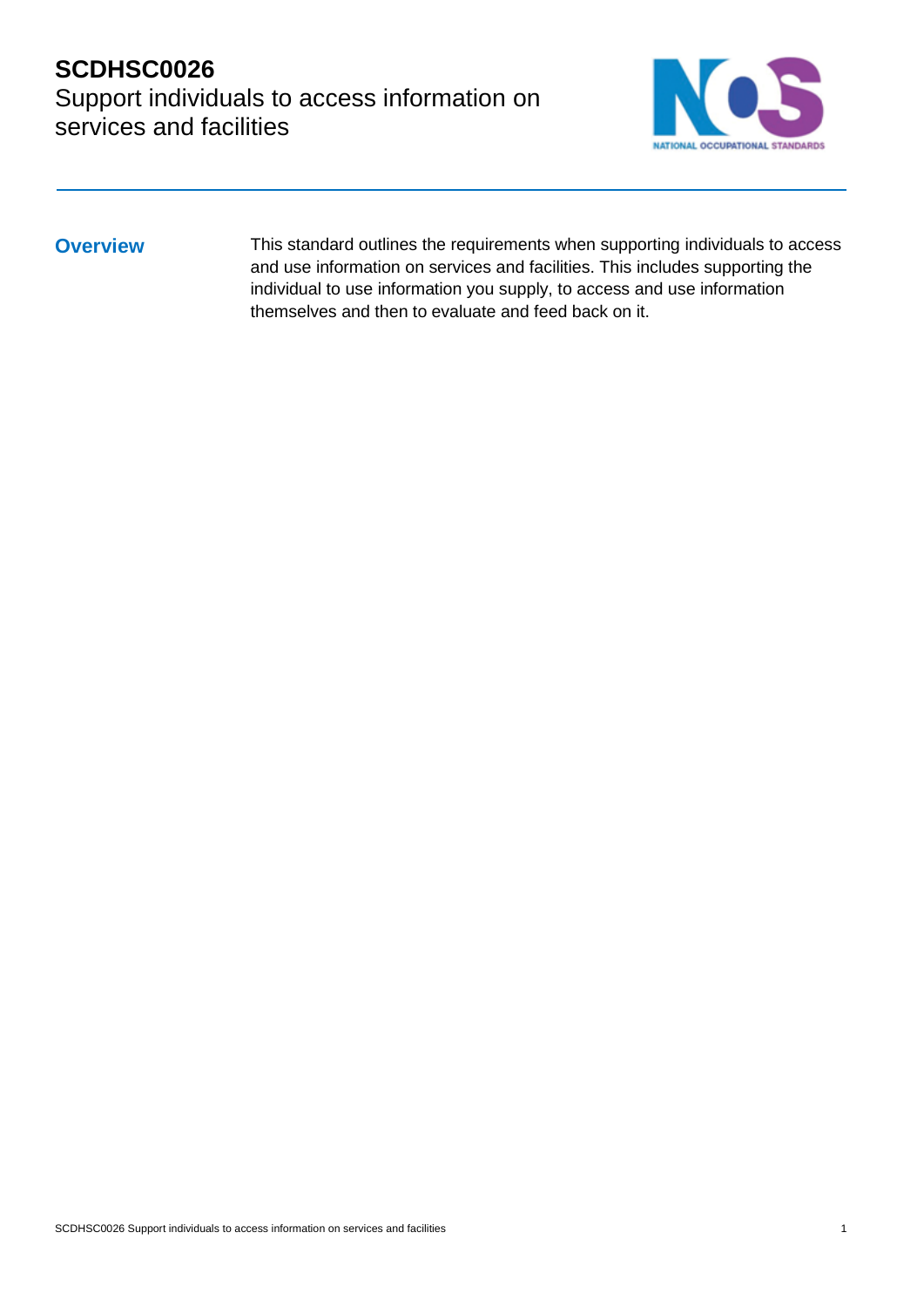Support individuals to access information on services and facilities

## **Performance criteria**

|                      |                 | Support the individual to use information about services and facilities                                                                    |
|----------------------|-----------------|--------------------------------------------------------------------------------------------------------------------------------------------|
| You must be able to: | P <sub>1</sub>  | support the individual to communicate their preferences and needs<br>about the information they require on services and facilities         |
|                      | P <sub>2</sub>  | identify accurate and up-to-date information on services and<br>facilities that may benefit the individual                                 |
|                      | P <sub>3</sub>  | make information available to the individual in accessible ways                                                                            |
|                      | P <sub>4</sub>  | ensure that you and the individual both understand the information<br>that has been shared                                                 |
|                      | P <sub>5</sub>  | support the individual to identify any impact that the information may<br>have on them and key people                                      |
|                      | P <sub>6</sub>  | support the individual to deal with any distress the content of the<br>information may cause them                                          |
|                      | P7              | challenge in appropriate ways any information that is discriminatory                                                                       |
|                      |                 | Support the individual to access information about services and facilities                                                                 |
| You must be able to: | P <sub>8</sub>  | work with individuals in ways that promote active participation to                                                                         |
|                      |                 | develop their confidence in accessing information on services and                                                                          |
|                      |                 | facilities themselves                                                                                                                      |
|                      | P <sub>9</sub>  | support the individual and key people to identify any difficulties that<br>arise when they try to access information                       |
|                      | P <sub>10</sub> | agree with the individual and key people the actions required to                                                                           |
|                      |                 | overcome difficulties in accessing information                                                                                             |
|                      | P11             | identify with the individual and key people who will be responsible<br>for taking action to overcome difficulties in accessing information |
|                      | P <sub>12</sub> | support the individual and key people to organise their time and                                                                           |
|                      |                 | lives so that they are able to access information for themselves                                                                           |
|                      |                 | Enable individuals to evaluate information about services and facilities                                                                   |
| You must be able to: | P <sub>13</sub> | support the individual and key people to evaluate in what ways the                                                                         |
|                      |                 | information about services and facilities has been beneficial to them                                                                      |
|                      | P <sub>14</sub> | support the individual and key people to identify information that is<br>discriminatory or unhelpful                                       |
|                      | P <sub>15</sub> | support the individual to identify any changes that will improve the                                                                       |
|                      |                 | accessibility and usability of the information                                                                                             |
|                      | P <sub>16</sub> | encourage the individual and key people to give feedback to                                                                                |
|                      |                 | appropriate people or organisations where they have experienced                                                                            |
|                      |                 | discrimination or exclusion when trying to access information                                                                              |
|                      | P <sub>17</sub> | support individuals and key people to challenge any information                                                                            |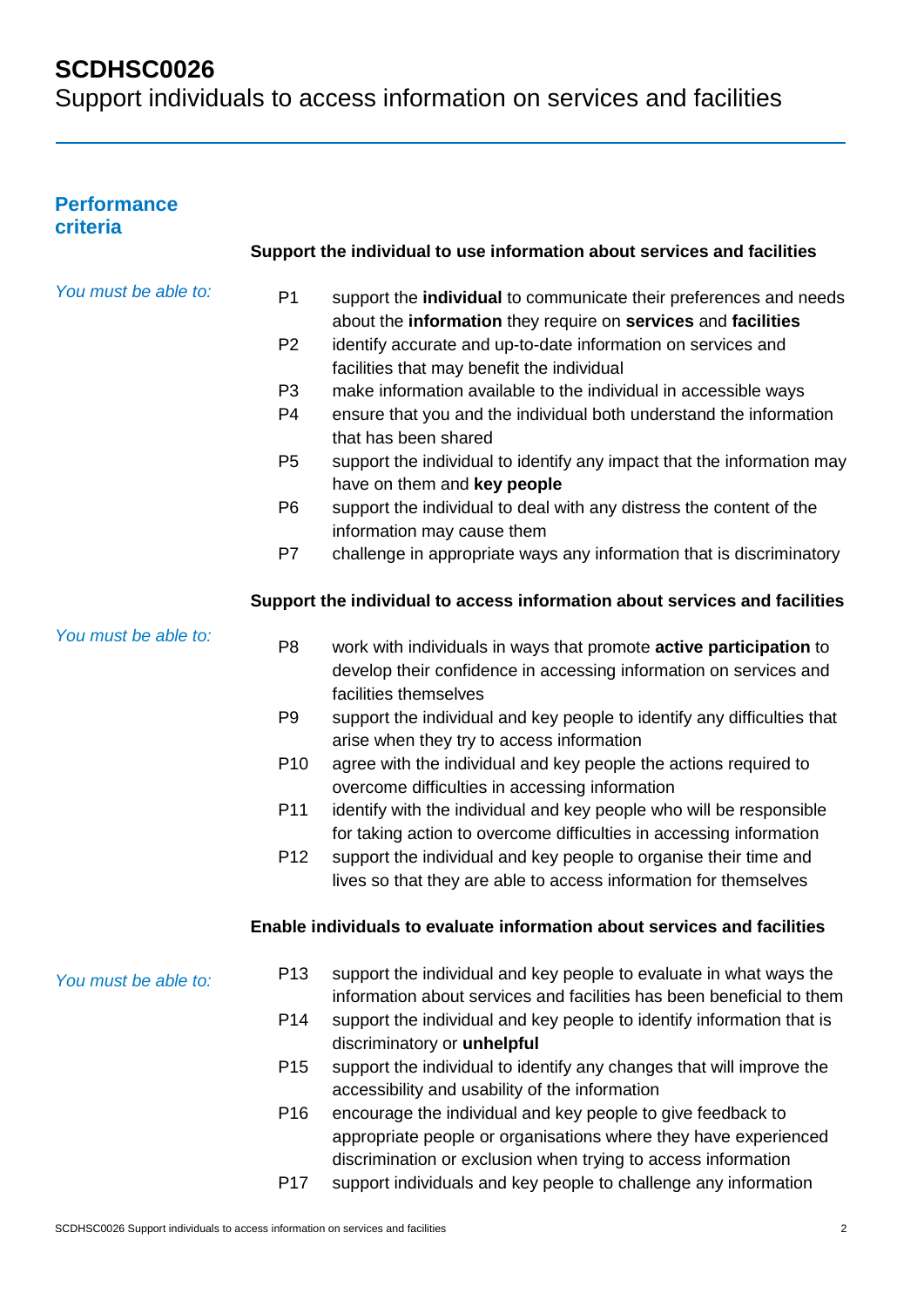Support individuals to access information on services and facilities

about services and facilities that is discriminatory or unhelpful

- P18 encourage the individual and key people to give feedback to the appropriate people or organisations on the usefulness of the information they have selected and used
- P19 support the individual to identify any changes that will improve the accessibility and usability of the information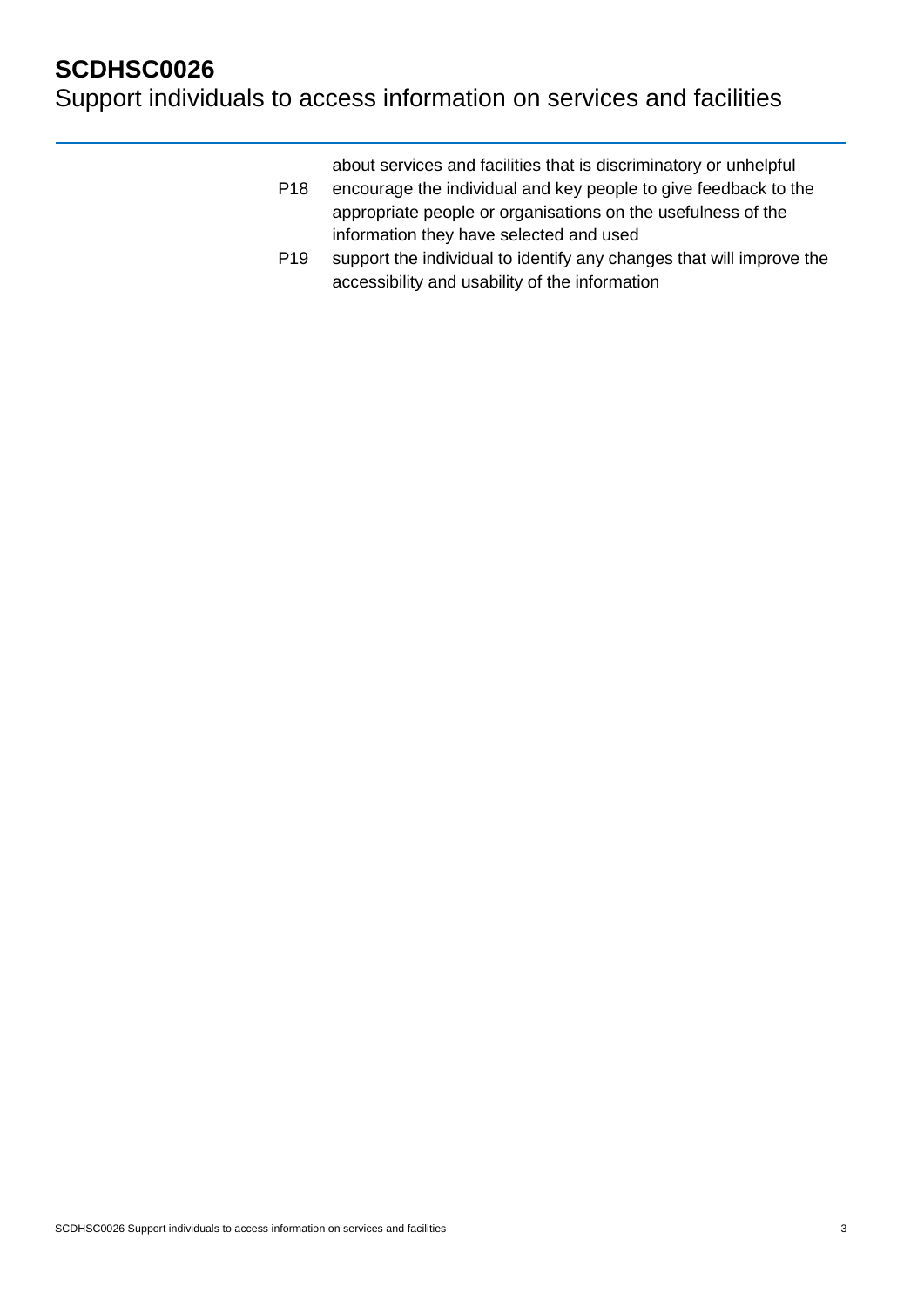| <b>Knowledge and</b><br>understanding |                 |                                                                                                                                                    |
|---------------------------------------|-----------------|----------------------------------------------------------------------------------------------------------------------------------------------------|
| You need to know and                  | <b>Rights</b>   |                                                                                                                                                    |
| understand:                           | K <sub>1</sub>  | Work setting requirements on equality, diversity, discrimination and<br>human rights                                                               |
|                                       | K <sub>2</sub>  | Your role supporting rights, choices, wellbeing and active<br>participation                                                                        |
|                                       | K <sub>3</sub>  | your duty to report anything you notice people do, or anything they<br>fail to do, that could obstruct individuals' rights                         |
|                                       | K4              | the actions to take if you have concerns about discrimination                                                                                      |
|                                       | K <sub>5</sub>  | the rights that individuals have to make complaints and be<br>supported to do so                                                                   |
|                                       |                 | How you carry out your work                                                                                                                        |
| You need to know and<br>understand:   | K <sub>6</sub>  | codes of practice, standards, frameworks and guidance relevant to<br>your work and the content of this standard                                    |
|                                       | K7              | the main items of legislation that relate to the content of this<br>standard within your work role                                                 |
|                                       | K <sub>8</sub>  | your own background, experiences and beliefs that may affect the<br>way you work                                                                   |
|                                       | K <sub>9</sub>  | your own roles and responsibilities with their limits and boundaries                                                                               |
|                                       | K <sub>10</sub> | who you must report to at work                                                                                                                     |
|                                       | K11             | the roles and responsibilities of other people with whom you work                                                                                  |
|                                       | K <sub>12</sub> | how to find out about procedures and agreed ways of working in<br>your work setting                                                                |
|                                       | K <sub>13</sub> | how to make sure you follow procedures and agreed ways of<br>working                                                                               |
|                                       | K14             | the meaning of person centred/child centred working and the<br>importance of knowing and respecting each child or young person<br>as an individual |
|                                       | K <sub>15</sub> | the prime importance of the interests and well-being of children and<br>young people                                                               |
|                                       | K <sub>16</sub> | the individual's cultural and language context                                                                                                     |
|                                       | K <sub>17</sub> | how to work in ways that build trust with people                                                                                                   |
|                                       | K <sub>18</sub> | how to work in ways that support the active participation of<br>individuals in their own care and support                                          |
|                                       | K <sub>19</sub> | how to work in ways that respect individuals' dignity, personal<br>beliefs and preferences                                                         |
|                                       | K <sub>20</sub> | how to work in partnership with people                                                                                                             |
|                                       | K <sub>21</sub> | what you should do when there are conflicts and dilemmas in your<br>work                                                                           |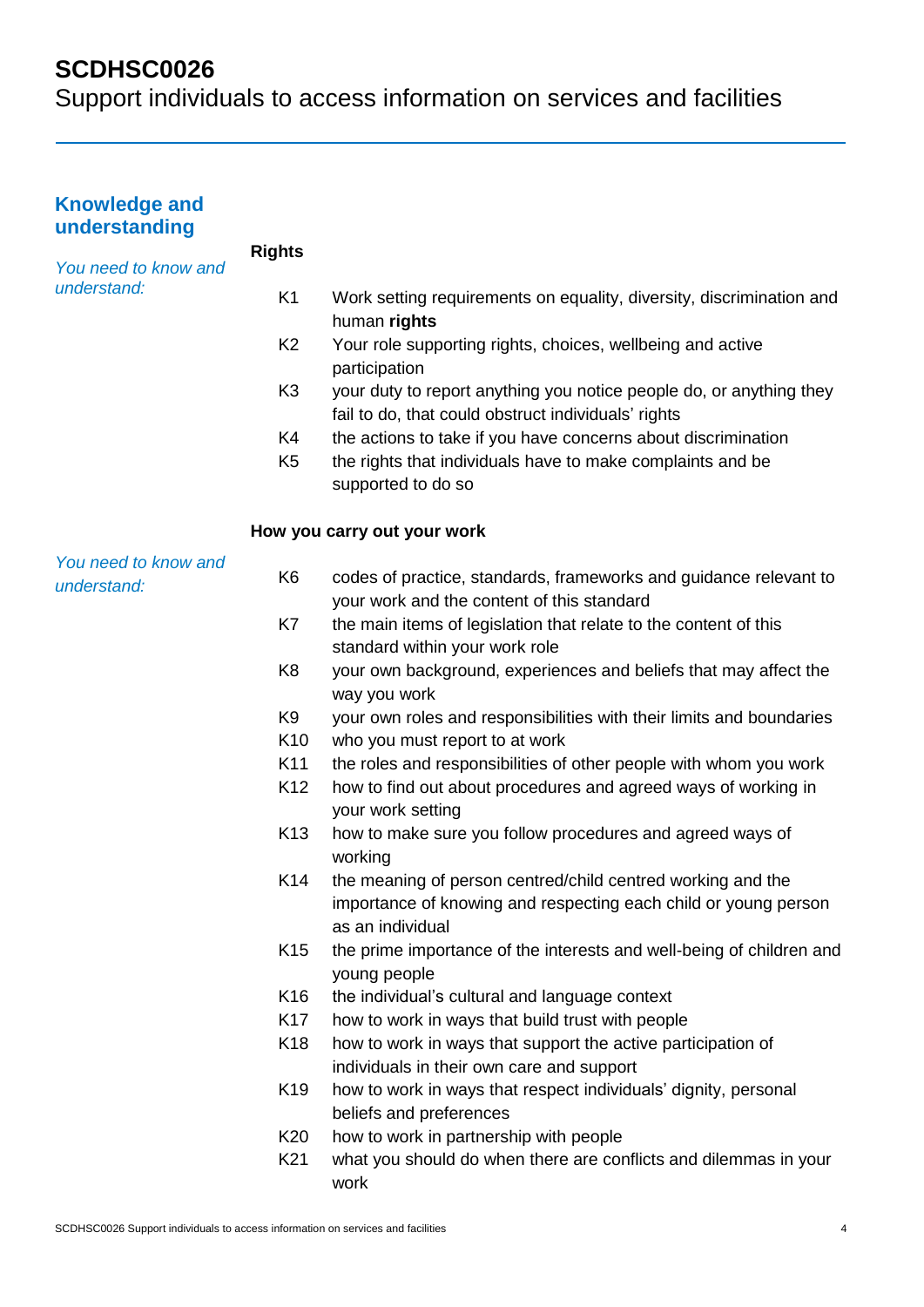|                                     | K22                                | how and when you should seek support in situations beyond your<br>experience and expertise                                 |  |
|-------------------------------------|------------------------------------|----------------------------------------------------------------------------------------------------------------------------|--|
| You need to know and                | Theory for practice                |                                                                                                                            |  |
| understand:                         | K <sub>23</sub>                    | the factors that may affect the health, wellbeing and<br>development of individuals you care for or support                |  |
|                                     | K24                                | how these affect individuals and how they may affect different<br>individuals differently                                  |  |
|                                     | K <sub>25</sub>                    | the main stages of human development                                                                                       |  |
| You need to know and                | <b>Communication</b>               |                                                                                                                            |  |
| understand:                         | K <sub>26</sub>                    | factors that can have a positive or negative effect on the way people<br>communicate                                       |  |
|                                     | K <sub>27</sub>                    | different methods of communicating                                                                                         |  |
| You need to know and                |                                    | Personal and professional development                                                                                      |  |
| understand:                         | K <sub>28</sub><br>K <sub>29</sub> | why it is important to reflect on how you do your work<br>how to use your reflections to improve the way you work          |  |
| You need to know and                | <b>Health and Safety</b>           |                                                                                                                            |  |
| understand:                         | K30                                | your work setting policies and practices for health, safety and<br>security                                                |  |
|                                     | K31                                | practices that help to prevent and control infection in the context of<br>this standard                                    |  |
|                                     | Safe-guarding                      |                                                                                                                            |  |
| You need to know and<br>understand: | K32                                | the duty that everyone has to raise concerns about possible harm or<br>abuse, poor or discriminatory practices             |  |
|                                     | K33                                | signs and symptoms of harm or abuse                                                                                        |  |
|                                     | K34                                | how and when to report any concerns about abuse, poor or<br>discriminatory practice, resources or operational difficulties |  |
|                                     | K35                                | what to do if you have reported concerns but no action is taken to<br>address them                                         |  |
|                                     |                                    | <b>Handling information</b>                                                                                                |  |
| You need to know and<br>understand: | K36                                | legal requirements, policies and procedures for the security and<br>confidentiality of information                         |  |
|                                     | K37                                | work setting requirements for recording information and producing                                                          |  |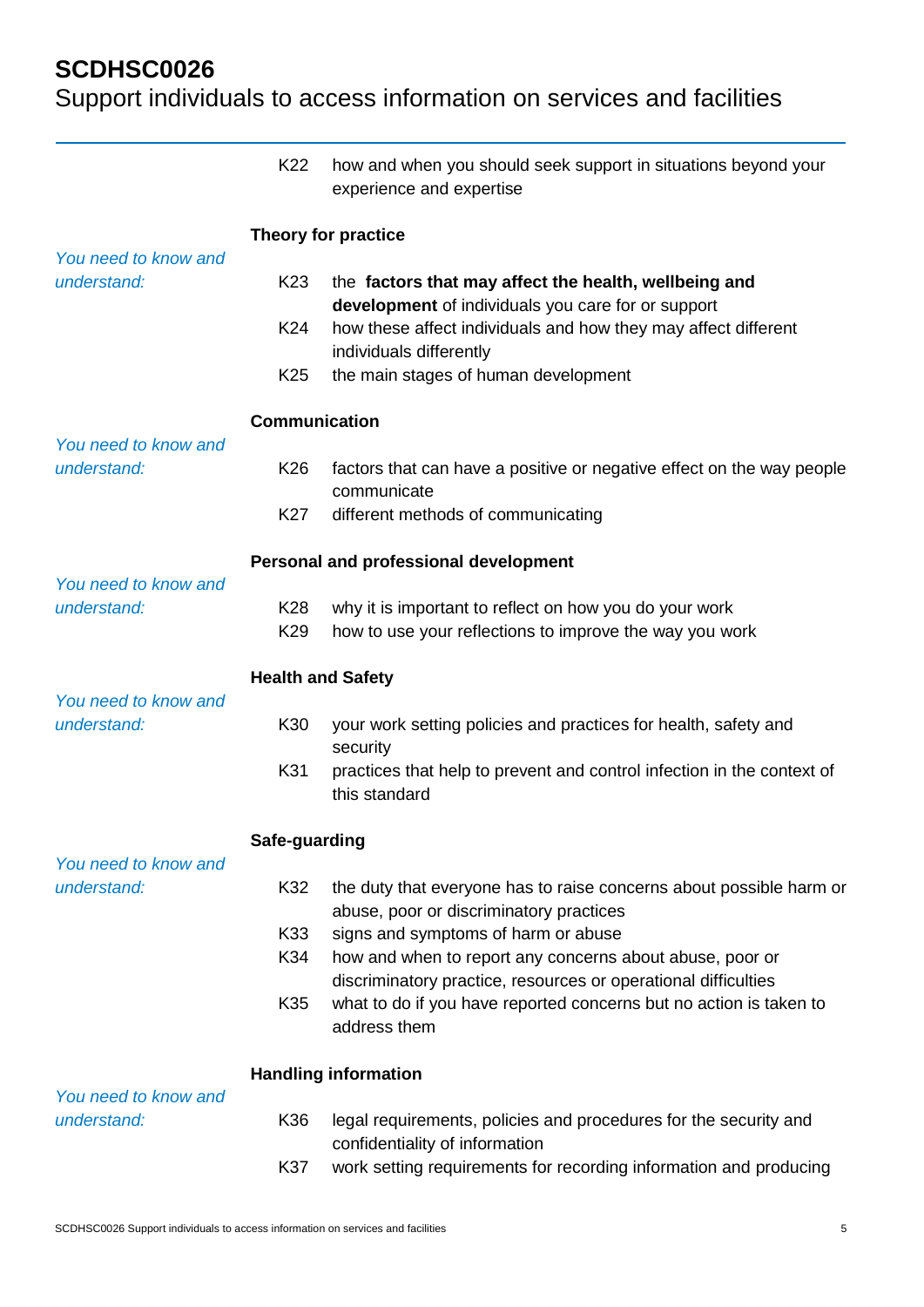|                      | K38<br>K39<br>K40 | reports including the use of electronic communication<br>what confidentiality means<br>how to maintain confidentiality in your work<br>when and how to pass on information |
|----------------------|-------------------|----------------------------------------------------------------------------------------------------------------------------------------------------------------------------|
|                      |                   | <b>Specific to this NOS</b>                                                                                                                                                |
| You need to know and |                   |                                                                                                                                                                            |
| understand:          | K41               | how to find out about whether the services and facilities are<br>accessible to individuals                                                                                 |
|                      | K42               | how and where to access information relevant to individuals and<br>key people's needs                                                                                      |
|                      | K43               | how to ensure that the information accessed is relevant and up to<br>date and who to inform when it is not                                                                 |
|                      | K44               | how to support individuals and key people to understand<br>information                                                                                                     |
|                      | K45               | how to encourage individuals to raise questions and concerns<br>about how to access or interpret information                                                               |
|                      | K46               | who you go to and where to go when you cannot find information or<br>answer questions                                                                                      |
|                      |                   |                                                                                                                                                                            |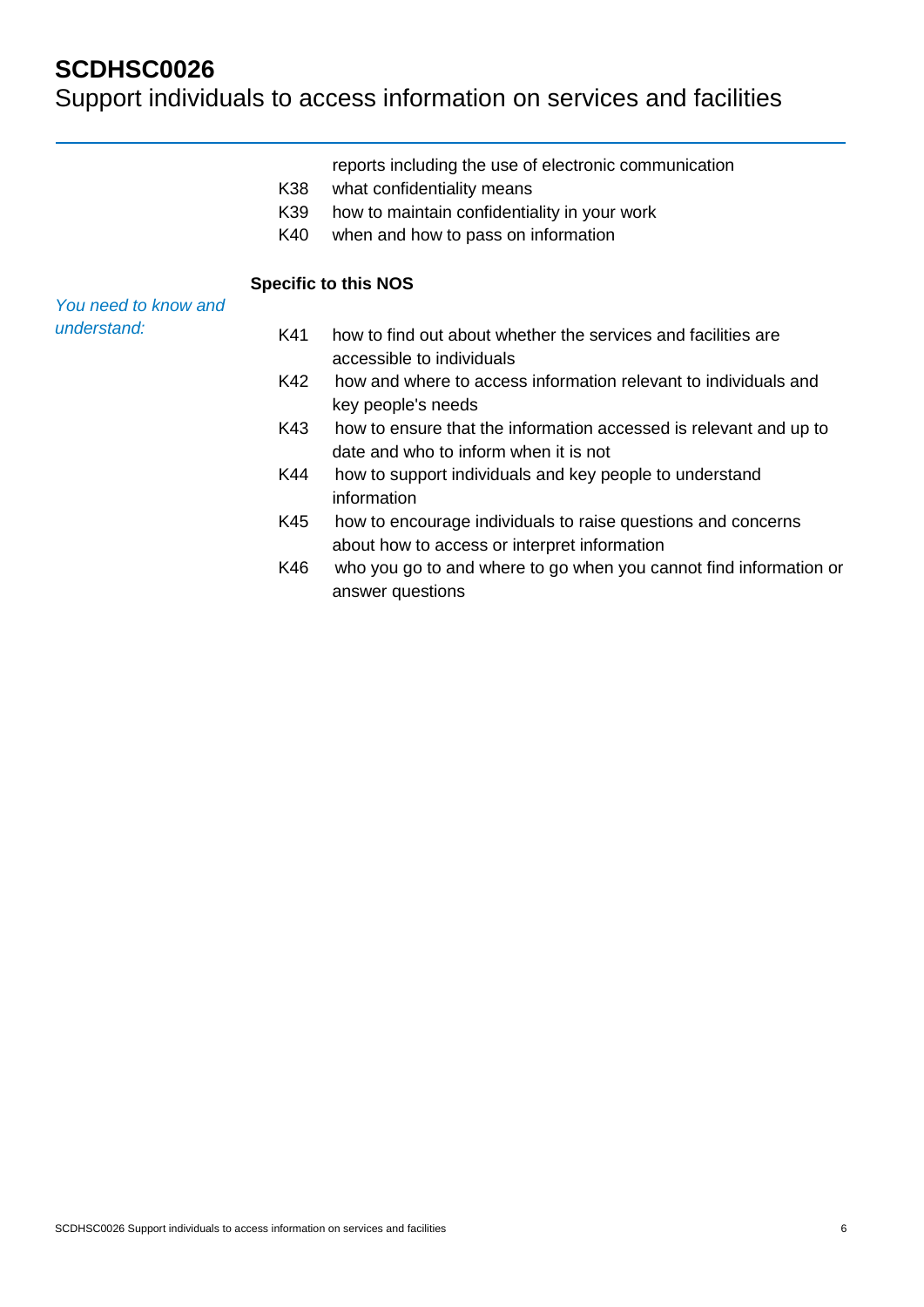Support individuals to access information on services and facilities

### **Additional Information**

**Scope/range related to performance criteria**

The details in this field are explanatory statements of scope and/or examples of possible contexts in which the NOS may apply; they are not to be regarded as range statements required for achievement of the NOS.

Note: Where an individual finds it difficult or impossible to express their own preferences and make decisions about their life, achievement of this standard may require the involvement of advocates or others who are able to represent the views and best interests of the individual.

Where there are language differences within the work setting, achievement of this standard may require the involvement of interpreters or translation services.

**Active participation** is a way of working that regards individuals as active partners in their own care or support rather than passive recipients. Active participation recognises each individual's right to participate in the activities and relationships of everyday life as independently as possible **Facilities** are goods or settings/environments to which access can be provided to promote the individual's health and social well-being; they may be offered at a distance or taken to the place where the individual lives The **individual** is the person you support or care for in your work **Information** could be verbal, written or electronic and needs to be in a format that is accessible to the individual and should be provided within confidentiality agreements and according to legal and work setting requirements **Key people** are those who are important to an individual and who can make a difference to his or her well-being. Key people may include family, friends, carers and others with whom the individual has a supportive relationship **Services** are personal and other amenities provided in the individual's home or in other places to promote the individual's health and social well-being Information may be **unhelpful** because it is misleading, inaccurate, inaccessible, difficult to understand or out of date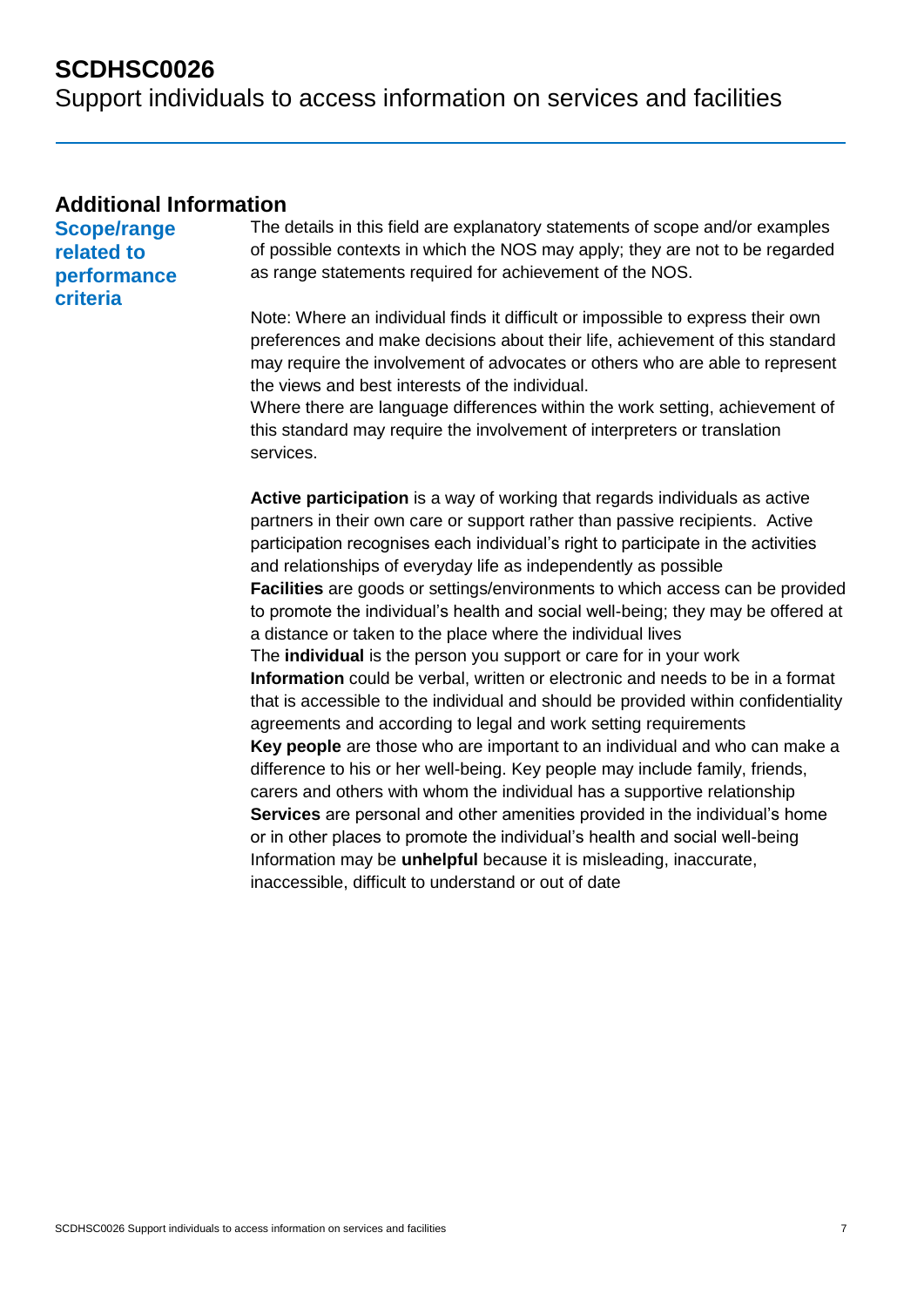# **SCDHSC0026** Support individuals to access information on services and facilities

### **Scope/range related to knowledge and understanding**

The details in this field are explanatory statements of scope and/or examples of possible contexts in which the NOS may apply; they are not to be regarded as range statements required for achievement of the NOS.

**All knowledge statements must be applied in the context of this standard**

**Factors that may affect the health, wellbeing and development** of individuals may include adverse circumstances or trauma before or during birth; autistic spectrum conditions; dementia; family circumstances; frailty; harm or abuse; injury; learning disability; medical conditions (chronic or acute); mental health; physical disability; physical ill health; poverty; profound or complex needs; sensory needs; social deprivation; substance misuse

**Values** Adherence to codes of practice or conduct where applicable to your role and the principles and values that underpin your work setting, including the rights of children, young people and adults. These include the rights: To be treated as an individual To be treated equally and not be discriminated against To be respected To have privacy To be treated in a dignified way To be protected from danger and harm To be supported and cared for in a way that meets their needs, takes account of their choices and also protects them To communicate using their preferred methods of communication and language To access information about themselves